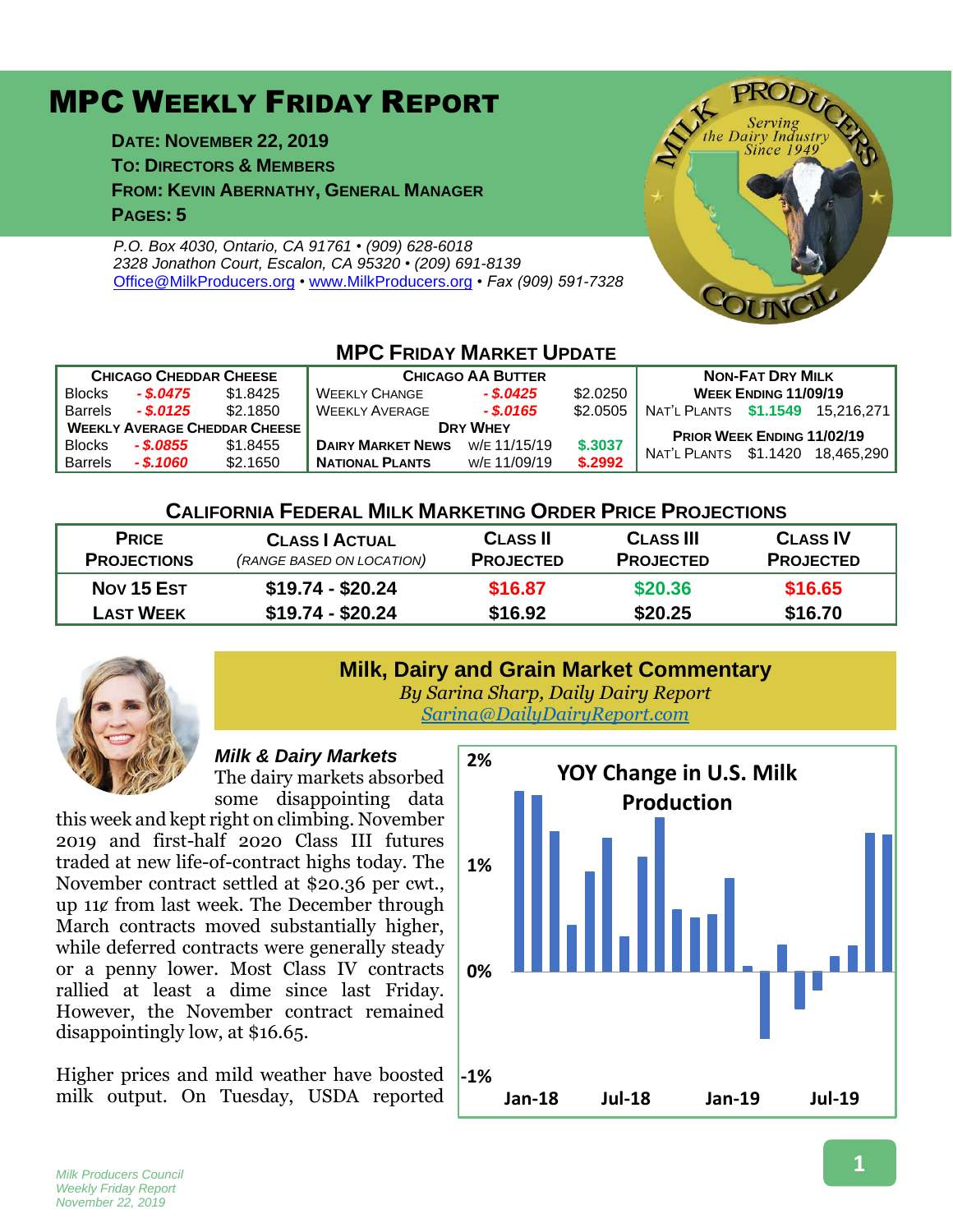October milk production at 18.1 billion pounds, up 1.3% from a year ago. That matches the year-overyear increase reported in September but was noticeably higher than the mix of small gains and losses in the rest of 2019. Milk output topped year-ago levels in the seven largest dairy states. Production was up 2.8% year over year in top-ranked California, complemented by increases in Wisconsin (+1%), Idaho (+2.3%), New York (+1.8%), Texas (+9.3%), Michigan (+3%), and Minnesota (+1.8%).

The gains were driven by impressive improvements in milk production per cow. Milk yields increased in all but five states. Dairy producers in Washington, Idaho, Colorado and Arizona could not replicate the milk per cow achieved in October 2018 under nearly ideal conditions. The yield was steady in South Dakota. All of the other major dairy states reported much higher milk production per cow than last year, and the national average milk yield jumped 1.7%. The weather in November has been less accommodating, particularly in the Midwest and Northeast, where cows shivered in an early cold snap. It is unlikely that milk yields will climb by such a wide margin this month.

The dairy herd is no longer contracting. This was the more bearish part of the report, as it indicates higher potential milk production in the months to come. USDA revised its estimate of the September



milk cow herd upward, now showing a 5,000 head increase in the size of the U.S. dairy herd from August to September. Dairy producers added another 5,000 cows last month, bringing the national total to 9.327 million head. That's 40,000 fewer than in October 2018, but the year-over-year shortfall is narrowing. Despite still-high slaughter volumes, USDA estimates that dairy producers added 10,000 cows in just two months. They must be adding heifers at a rapid clip.

On the other side of the world, the trend is much different. Milk collections in New

Zealand totaled 3.2 million metric tons in October, 2.6% less than the record-high volumes of a year ago. The year-over-year deficit in New Zealand offset more than 80% of the U.S. increase.

Despite higher U.S. milk production in October, inventories of cheese and butter in cold storage warehouses declined noticeably, signaling robust demand. The cheese stockpile dropped 31.6 million

pounds last month to 1.374 billion pounds. The larger-than-typical drawdown pushed cheese inventories down 2.4% from a year ago. Inventories of American-style cheese are now 8.5% below the prior year. The Cold Storage report was released after the closing bell today, and is likely to support the market when it opens again next week.

Tighter stocks – particularly for Cheddar barrels – propelled the cheese markets to multi-year highs this fall. After a steep selloff last week, spot Cheddar prices made a more orderly retreat this week, and values remain

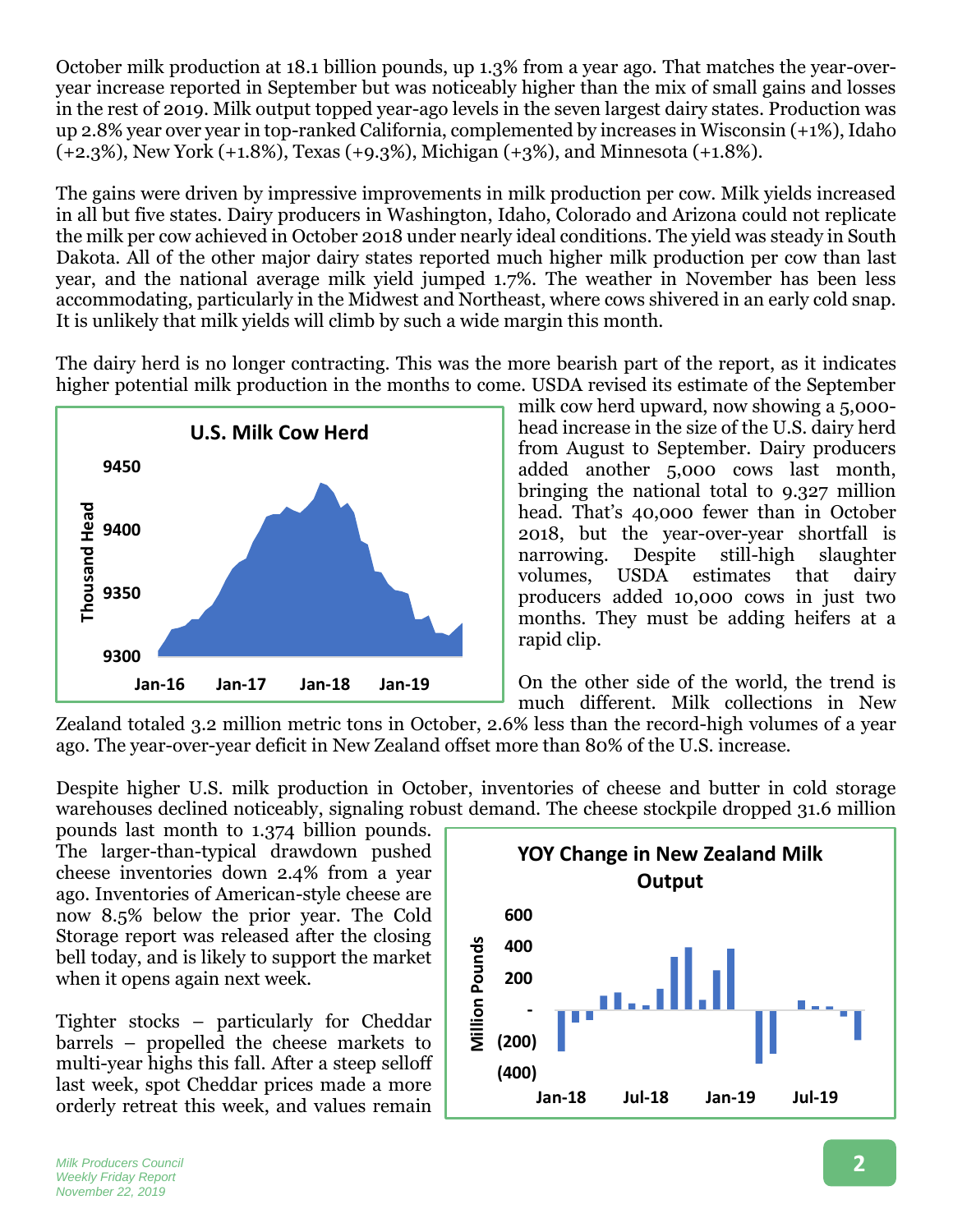

historically high. The trade was relieved to see buyers bid the markets back up on Thursday, which allowed the futures to rally. However, spot Cheddar finished lower than it was last Friday. Blocks fell  $4.75¢$  to \$1.8425 per pound. Barrels closed at \$2.185, down 1.25¢.

CME spot butter slipped  $4.25¢$  this week to \$2.025, a three-year low. Foreign butter remains inexpensive, and there seems to be plenty of butter to meet holiday demand. There were 237.7 million pounds of butter in warehouses on October 31, 2.8% more than the year before. However, the report reveals better demand than previously thought.

USDA revised its estimate of September 30 butter inventories down noticeably, easing concerns about

butter consumption earlier this fall. Furthermore, the September-to-October drawdown was the largest since the early '90s, suggesting that Americans' appetite for healthy, natural dairy fats remains strong.

The protein products moved higher this week. Skim milk powder (SMP) enjoyed another strong performance at the Global Dairy Trade (GDT) auction. SMP climbed 3.3% to the equivalent of nonfat dry milk (NDM) at \$1.46 per pound, the highest GDT value since August 2014. At the CME spot market, NDM rallied to a five-year high of \$1.235 on Tuesday and finished at  $$1.22$ , up  $0.25¢$  for the week. The whey market was once again a standout.

**CME Spot Cheddar Barrels Dollars per Pound** Dollars per Pound **\$2.10 \$1.60 \$1.10 J F M A M J J A S O N D 2017 2018 2019**

CME spot whey climbed 2.75 $\varepsilon$  to 34.75 $\varepsilon$ , the highest value since September. Over the past two weeks, spot whey has vaulted  $7\text{g}$ , an increase of 26%. That's adding substantial value to the Class III section of dairy producers' milk checks.

With more cows lumbering through U.S. milk parlors than there were this summer, the market is understandably concerned that the U.S. will make more dairy products, especially milk powder. In milk surplus regions like the mountain states, that is almost certainly the case. But after many months of milk production deficits around the globe, the world can absorb the increase. Dairy product inventories have tightened, and it will take more than a few months of higher milk output to overcome all the painful pruning the industry has undertaken over the past two years. Meanwhile, demand continues to grow.

### *Grain Markets*

It was a quiet week in the grain pits. March corn settled at \$3.785 per bushel, down 1.5 $\epsilon$  this week. January beans closed at \$8.97, down more than 20¢. Favorable weather in South America and concerns about the prospects of even the simplest phase of the U.S.-China trade deal weighed on the soy complex. Soybean meal futures dropped to their lowest levels since September, offering dairy producers another opportunity to purchase protein feeds at historically affordable values.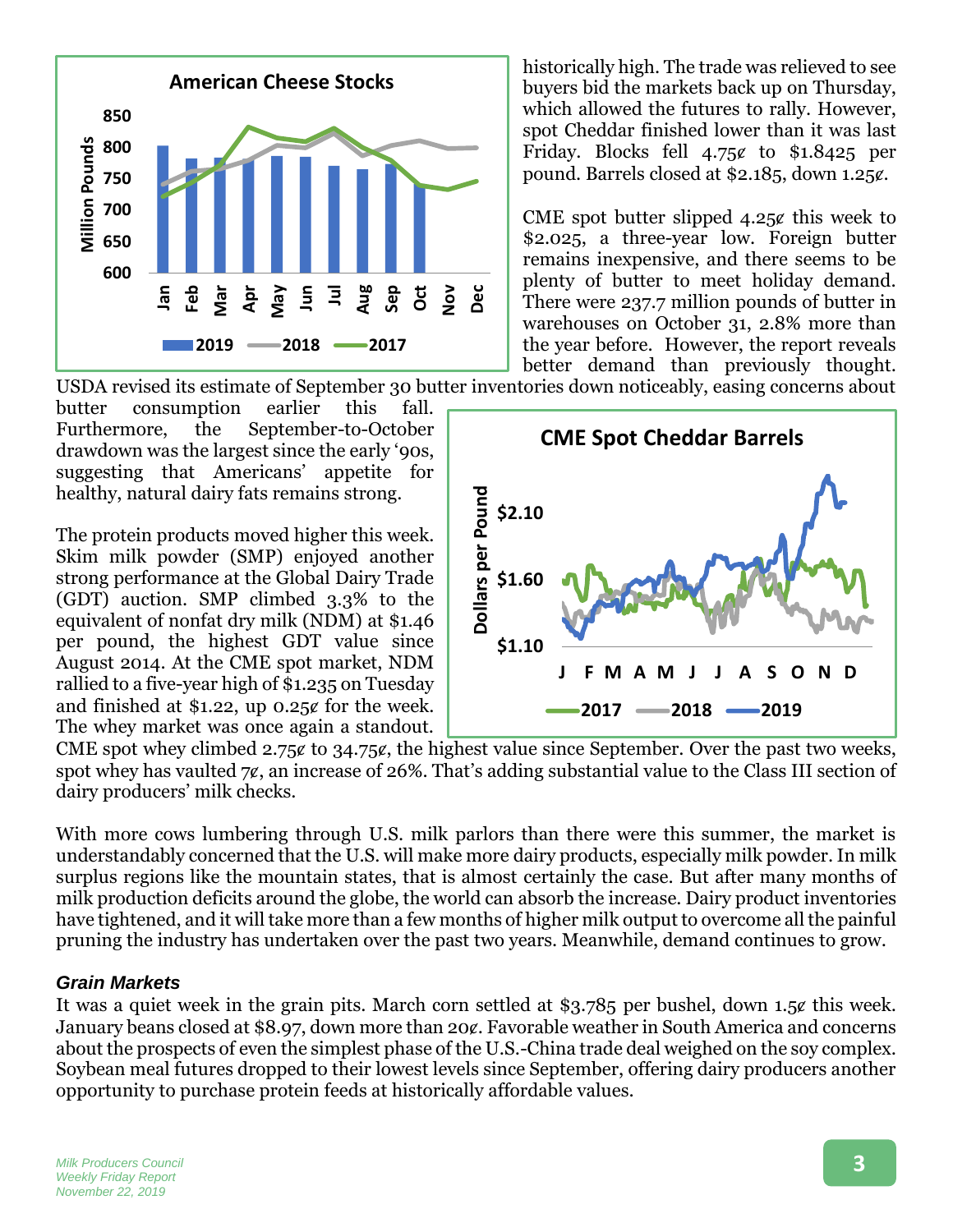

**California Puts Out Their Own Environmental Rules for the Delta** *By Geoff Vanden Heuvel, Director of Regulatory and Economic Affairs [Geoff@MilkProducers.org](mailto:Geoff@MilkProducers.org)*

Last month, the two **federal** agencies charged with administering Endangered Species Act protections for Delta Smelt and winter run Chinook salmon issued new biological opinions that will adjust water flow regulations in the Delta, improving

both the health of the fish and potentially freeing up some water supply for people. See article [here.](http://www.milkproducerscouncil.org/wp-content/uploads/newsletter_2019/2019-10-25%20MPC%20Newsletter.pdf#page=5)

This week the State of California issued its own environmental assessment and announced it will be suing the federal agencies over the federal rules. This stuff gets complicated, and seeing yet again another lawsuit between the state and the feds is frustrating. I would urge caution at this point.

The federal agencies and the state agencies that have overlapping responsibility for regulations in the Delta have been working closely together on this process for several years. The actual regulations and requirements that the state just put out are not that much different than the federal regulations. Yes, the lawsuit is unfortunate, but someone was going to sue anyway, and by the state being a litigant, it is yet possible that a negotiated settlement can be reached that will result in a positive outcome.

Certainly, Governor Newsom is walking a political tightrope. The environmental activists were furious with him for vetoing SB1 a few months ago. If he would have simply acquiesced to the federal biological opinions, he would be facing a unified and furious environmental community. So, we are where we are. But I take comfort from this commentary piece from Wade Crowfoot and Jerod Blumenfeld, two high ranking Newsom administration officials yesterday. They said, "We must rise above these historic conflicts by finding ways to protect our environment and build water security for communities and agriculture. We need to embrace decisions that benefit our entire state. Simply put, we have to become much more innovative, collaborative and adaptive." You can read the whole commentary [here.](https://calmatters.org/commentary/bay-delta/)

Dealing with water issues in California is always difficult, and yes frustrating. But I do believe progress is possible. The science used by the federal agencies is sound and the rules were developed with significant input from the state agencies. The reality however is that California is dominated politically by people who do not act like they care about agriculture (or people either). Governor Newsom has said and done some things that demonstrate that he does view us in agriculture as a valuable part of the California fabric. So, we need to exercise political wisdom as this gets played out. Stay tuned.



**California Federal Milk Marketing Order Staff Hosts Open House at New Folsom Headquarters** *By Kevin Abernathy, MPC General Manager [Kevin@MilkProducers.org](mailto:Kevin@MilkProducers.org)*

Yesterday I had the pleasure of attending a special event in Folsom hosted by USDA and California Federal Milk Marketing Order (FMMO) staff, celebrating the opening of the California office of the FMMO. To me, it symbolized years' worth of effort and investment by many organizations and individuals to make the FMMO a reality in California. It was just one year ago this month that the first advance FMMO prices were published; it's hard to believe it's already been a year!

Dana Cole, deputy administrator of the Agricultural Marketing Service's Dairy Program, provided remarks at the open house, noting the leadership of the California cooperatives in bringing an FMMO